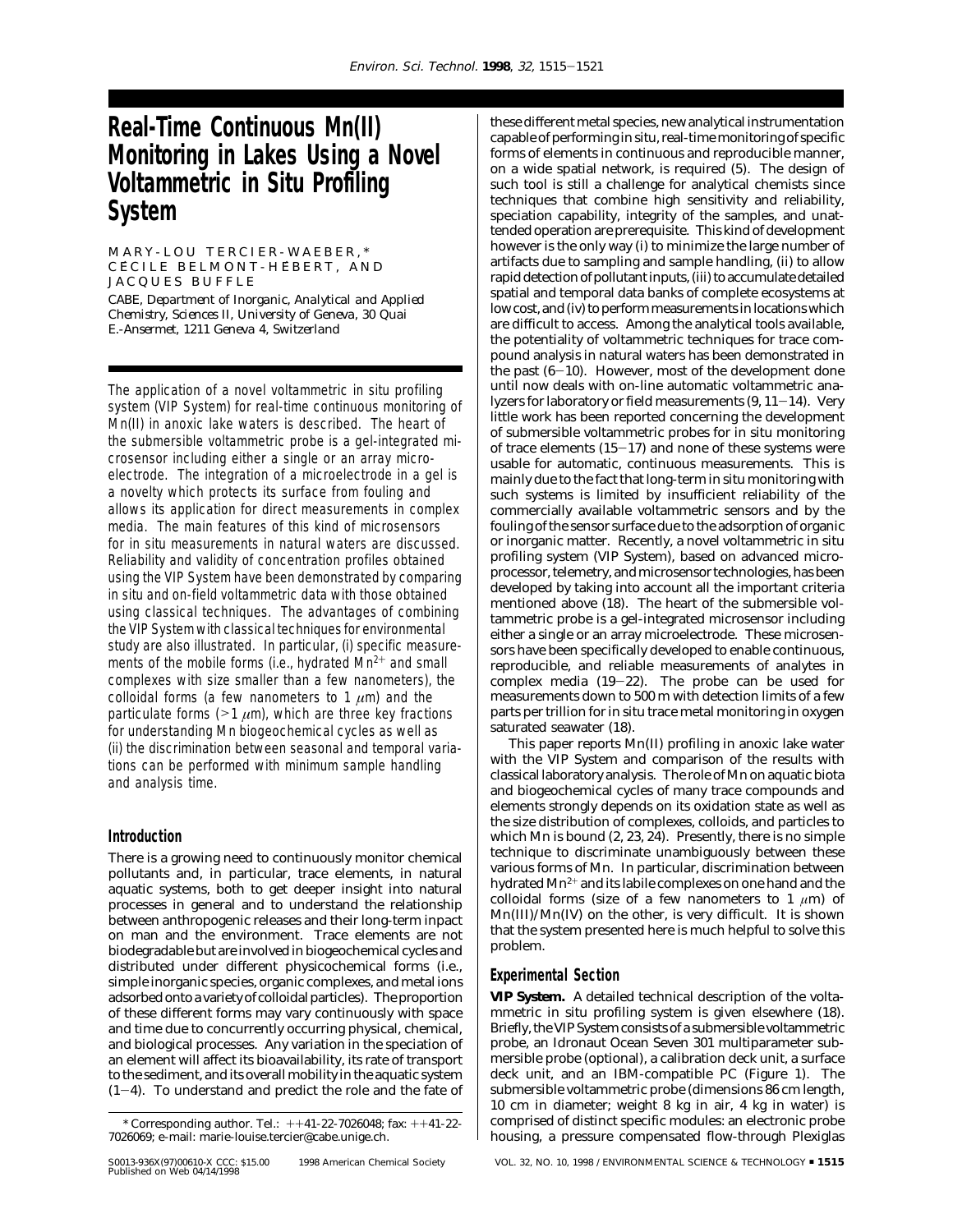

**FIGURE 1. Schematic diagram of the whole voltammetric in situ profiling system (VIP System).**

voltammetric cell (internal volume  $= 1.5$  mL) with a platinum ring auxiliary electrode and a homemade Ag/AgCl/KCl saturated gel reference electrode, a pressure case base incorporating the preamplifier for the voltammetric microsensor, and a sampling submersible peristaltic pump. The electronic housing contains all the hardware and firmware necessary to manage (i) the voltammetric measurements, (ii) the interfacing of the Ocean Seven 301 (via an RS232C interface), the calibration deck unit, and the submersible peristaltic pump, and finally (iii) the data transfer by telemetry. The interface between the personal computer and the voltammetric probe is carried out by using the Terminal Emulator under Windows. The VIP System software is divided in a management software and a firmware. The firmware, stored in a flash memory, allows the user to execute the processing operating functions and the data acquisition. The management software allows the user, through menus and pop-up data entry windows, to control and configure the voltammetric probe operating parameters and functions such as electrochemical parameters, data acquisition, calibration, and maintenance operations. Data files are stored in a nonvolatile memory having its own battery, which guarantees high data retention and protection. The Ocean Seven 301 probe allows to control the exact position of the voltammetric probe at depth and to measure simultaneously the following parameters: temperature, conductivity, salinity, dissolved oxygen, pH, and redox potential. The calibration deck unit enables to perform, in laboratory, on shore, or on boat, (i) the renewal of the microsensor Hg layer (see below), (ii) the calibration of the probe, and (iii) the measurements of standard and collected natural samples. The surface deck unit powers and interfaces, by telemetry, the measuring system with a personal computer. The telemetric signals superimposed to the system power supply flow all along the voltammetric probe holding cable. This unit allows an

autonomy of about 35 h and can be recharged either in continuous mode using solar captor or after use.

**Gel Integrated Microsensors.** The working sensor of the submersible voltammetric probe is an agarose membranecovered mercury-plated Ir-based either single or microelectrode arrays (*µ*-AMMIE and *µ*-AMMIA, respectively) (Figure 2). The voltammetric microsensors measure the test compounds within the gel after its equilibration with the sample (Figure 3). Details of the fabrication and characteristics of these microsensors are reported elsewhere (*19*-*22*) and are only briefly summarized here. The single microelectrode was built by sealing an electroetched Ir wire with diameter of a few micrometers in a shielded glass capillary followed by mechanical polishing (*19*). The microelectrode arrays was produced by means of thin film technology on chips and photolitographic technique (21). It consists of  $5 \times 20$ interconnected iridium microdisk electrodes having a diameter of 5  $\mu$ m and a center to center spacing of 150  $\mu$ m surrounded of a 300 *µ*m thick Epon SU-8 containment ring. Both sensors are covered with a 1.5% LGL agarose gel layer to protect their surface against fouling (*20, 22*). Mercury semidrops were plated through the gel layer onto Ir substrats at  $-400$  mV (vs Ag/AgCl/3 M KCl/1 M NaNO<sub>3</sub>) in a deoxygenated 5 mM Hg(CH<sub>3</sub>COO)<sub>2</sub> and  $10-2$  M HClO<sub>4</sub> solution. Reoxidation of the mercury was carried out by scanning the potential linearly from  $-300$  mV to  $+300$  mV, at 5 mV/s, in a degassed 1 M KSCN solution. In both cases, the currents were recorded and, from the electric charge, the diameters of the mercury semidrops were determined by assuming they were portions of spheres. The same agarose antifouling gel membrane was used over an extended period of about 1 month.

**Conditions for Manganese Measurements.** Votammetric Mn(II) measurements were peformed in situ with the VIP System and on-field with a computer-controlled AMEL 433A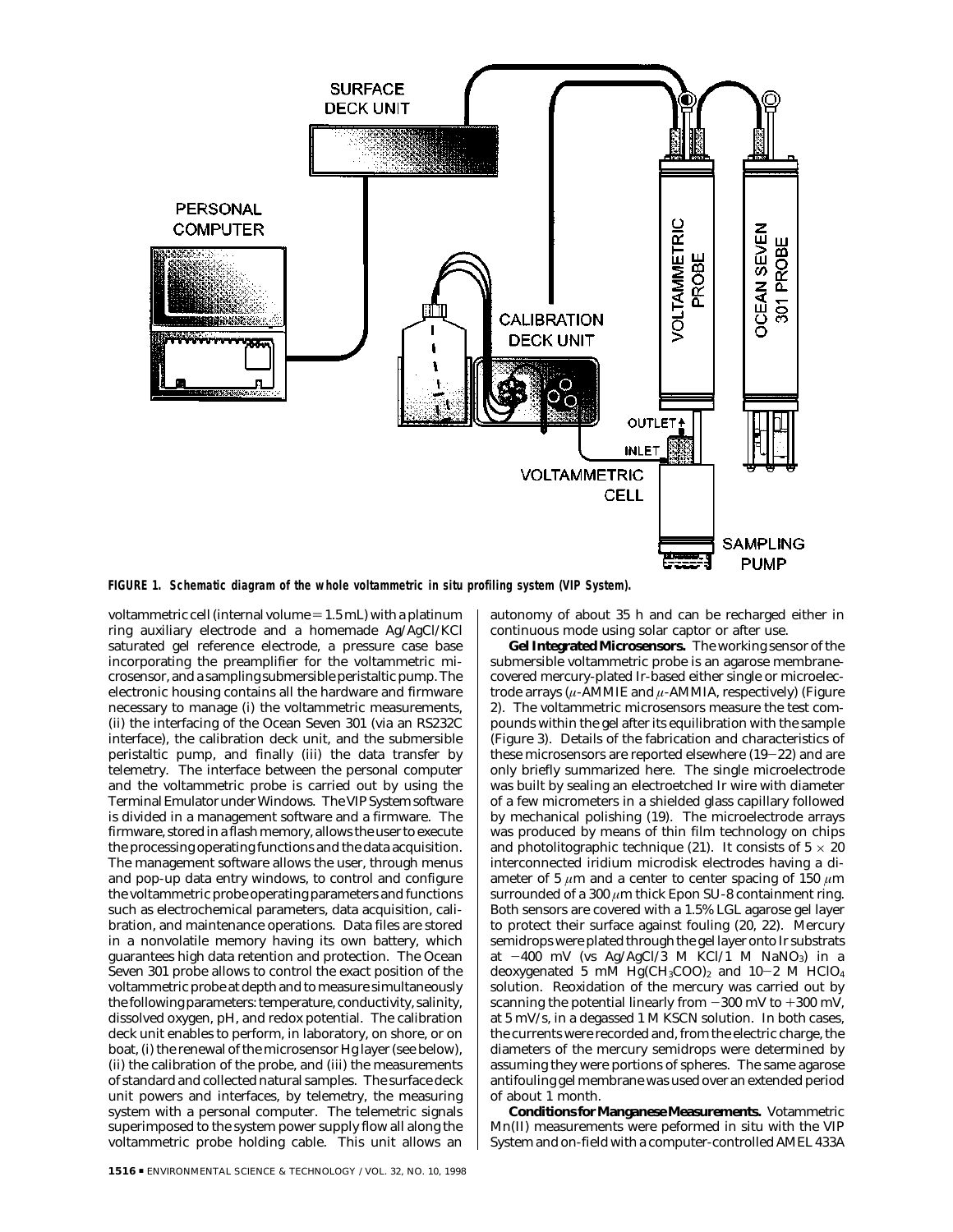

**FIGURE 2. Schematic representation of (A) the agarose membrane-covered mercury-plated Ir-based single microelectrode (***µ***-AMMIE) and (B) the agarose membrane-covered mercury-plated Ir-based microelectrode arrays (***µ***-AMMIA).**

polarograph coupled to a homemade preamplifier using either square wave anodic stripping voltammetry (SWASV) or square wave cathodic sweep voltammetry (SWCSV). The optimal parameters for Mn(II) SWASV and SWCSV measurements were determined by performing systematic tests in synthetic freshwater solutions as well as in 0.2 *µ*m filtered lake water samples, degassed with a mixture of  $N_2 + CO_2$  to adjust the pH in the range  $7-8$ , and spiked with Mn(II) in the range  $1-15 \mu M$ . Optimal conditions for SWASV were found to be as follows: precleaning  $E = -800$  mV; precleaning time = 30 s; deposition  $E = -1600$  mV, deposition  $t = 5-30$ s; equilibration  $E = -1600$  mV; equilibration  $t = 0$ ; final  $E =$  $-1300$  mV; pulse amplitude = 25 mV; step amplitude = 1 mV; frequency  $= 5$  Hz. Those for SWCSV were precleaning  $E = -800$  mV; precleaning  $t = 30$  s; equilibration  $E = -1300$ mV; equilibration  $t = 5$  s; initial  $E = -1300$  mV; final  $E =$  $-1600$  mV; pulse amplitude = 25 mV; step amplitude = 1 mV; frequency  $=$  5 Hz. Under these conditions, detection limits of 0.1 and 0.5 *µ*M were obtained for SWASV with deposition times of 30 and 5 s, respectively, and a concentration of 1 *µ*M for SWCSV. Fluidic conditions of the VIP System were flow rate  $= 7.5$  mL/min and circulation time  $=$ 1 min. These conditions ensured complete renewal of the solution in the flow-through voltammetric cell as well as equilibration of the cell walls, i.e., no memory effects were observed between the different samples. For comparison purpose, Mn concentrations were also measured using either atomic absorption spectroscopy (AAS; Pye-Unicam SP), inductively coupled plasma-atomic emission spectroscopy (ICP-AES; Perkin-Elmer, Pasma 1000), or colorimetric technique (*25*) (Bran + Luebbe colorimeter) in acidified (pH 2) raw samples, acidified samples filtered on 0.2 or 0.45 *µ*m pore size membranes and acidified samples ultracentrifuged at 30 000 rpm for 15 h (which allowed to eliminate the species with a size  $> 5$  nm assuming a density of 2; Beckman  $17-55$ ).

## **Features and Selectivity of Gel-Integrated Microsensor**

Measurements with the gel-integrated microsensors of the submersible voltammetric probe are performed in two successive steps: (a) equilibration of the agarose gel with the test solution and (b) voltammetric analysis inside the gel. The key features of this kind of sensors are the following: (i) the gel acts as a dialysis membrane, i.e., it allows selective penetration of small ions and molecules by diffusion but retains colloidal and particulate material (Figure 3) and, thus, protects the sensor surface from fouling (*20, 22*), allowing its reliable operation for a long period of time; (ii) the gel layer protects the electrode from ill-controlled hydrodynamic currents occurring inside the water column, i.e., analysis inside the gel is based on well-controlled molecular diffusion; (iii) microelectrodes have low *iR* drop and reduced double-layer capacitance, thus, direct voltammetric measurements without added electrolyte can be performed in freshwaters even if the ionic strength is as low as 10-<sup>4</sup> M; and (iv) voltammetric currents, *i*, at microsized electrodes are controlled by spherical diffusion and reach a nonzero steady-state value at constant potential given by (*26*)

$$
i = anFDCr \tag{1}
$$

where  $a = 4$  for a disk,  $2\pi$  for a hemisphere, and  $4\pi$  for a sphere, *D* is the diffusion coefficient of the redox species in the gel [note that this value may be smaller in the Agarose gel than in free solution (*20*)], *C* is the total concentration of the reductible metal species, *r* is the microelectrode radius, and the other symbols have their usual meanings. Equation 1 holds when  $Dt/r^2 > 100$ , which is fulfilled for deposition time  $t > 10$  s and  $r \le 10 \mu m$ . The characteristic iv is particularly important as it allows (i) to perform the SWASV deposition step without stirring, which is absolutly required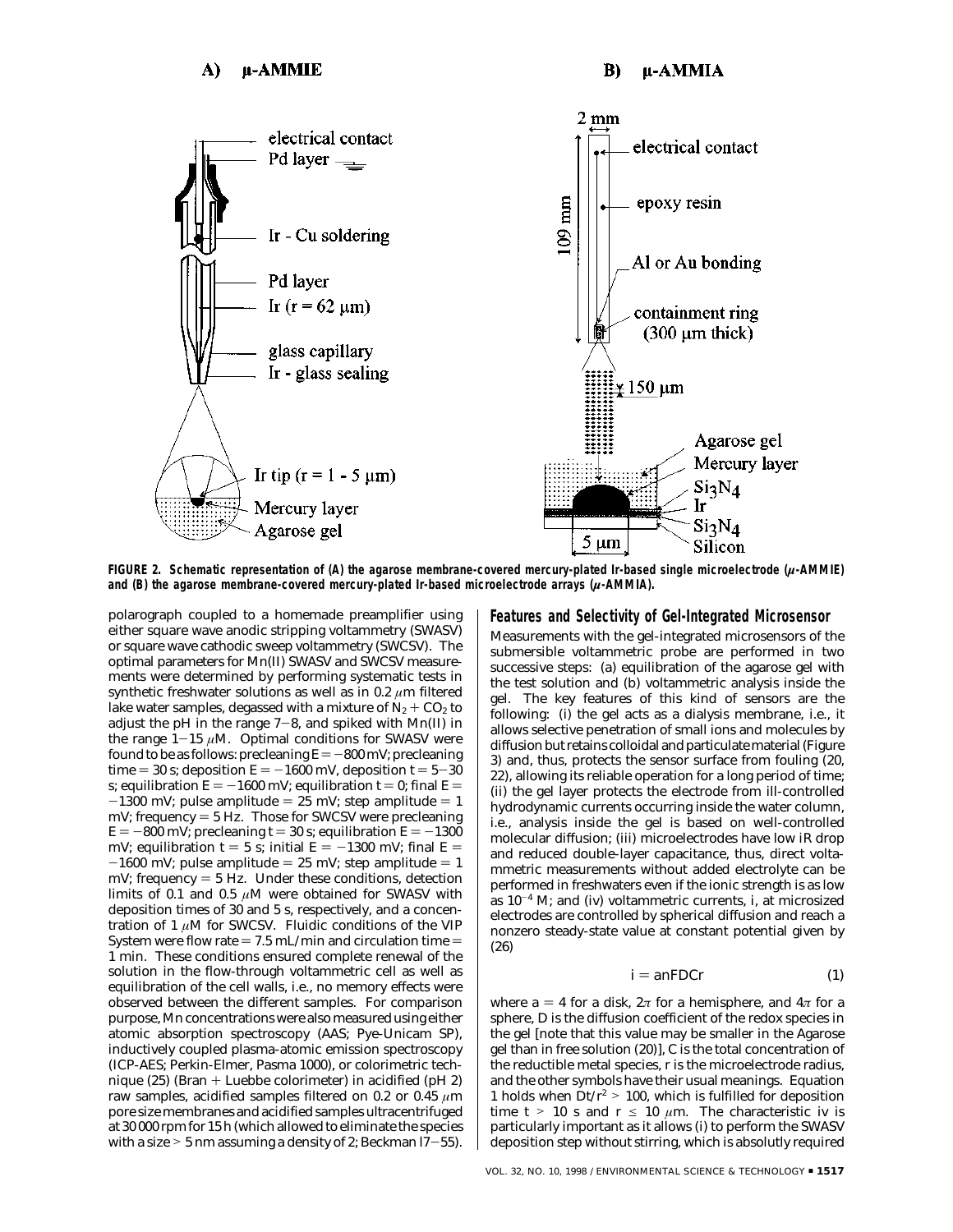# µ-AMMIA



**FIGURE 3. Schematic representation of the diffusing species in solution and in the agarose gel layer.**

to perform SWASV in the protective gel membrane, and (ii) to define a maximum size cutoff limit for the so-called mobile species (i.e., free ions and small labile complexes) selectively measurable on the microelectrode. Indeed, since *D* is inversely proportional to the radius  $r_M$  of the reacting metal species (Stokes-Einstein relationship), at the same concentration, a metal species with  $r_M = 4$  nm will give rise to a current 10 times lower than the free hydrated ion ( $r_M \approx 0.4$ ) nm). Thus, the cutoff size limit between the measured mobile and nonmeasured colloidal species in this technique can be roughly estimated to be a few nanometers. These considerations are important as they show that combination of VIPS in situ measurements with complementary laboratory measurements of total concentration in raw and filtered samples, performed by using classical techniques, allows to determine three key environmental fractions of trace element species: (i) the mobile species (less than or equal to a few nanometers) by direct in situ measurements in unperturbed sample (which is of uppermost importance for anoxic waters at large depth and pressure); (ii) the colloidal species (total concentration in filtered samples minus mobile concentration); and (iii) the particulate species ( $>1 \mu$ m) (difference in concentration between raw and filtered samples). Distinction between these three different fractions is important since the mobile species are the species the most easily bioavailable, while the colloidal and particulate fractions play different roles in metal circulation and residence time. These three fractions are considered in the interpretation of the results reported below. Finally, it has been shown (*22*) that the current amplitude of the gel-integrated microsensors is independent of the pressure, even up to pressure as high as 600 bar, and its temperature dependence can be taken into account using Arrhenius equation.

## **Results and Discussion**

Mn(II) concentration profiles were measured within the anoxic hypolimnion of two Swiss eutrophic lakes, Bret and Lugano, using the VIP System with either the *µ*-AMMIE or the *µ*-AMMIA. Lake Bret is a shallow lake with a maximum depth of 20 m, and it is stratified roughly from May to the end of September. Lake Lugano consists of two basins, north and south basins, separated by the Melide dyke. The south basin is particular in that its bottom floor is formed by a series of mountains and valleys and thus has wide variation of depths (30-100 m). Field tests were performed at Figino station, which is the deepest part of the South basin with a maximum depth of 95 m. All through the field tests,*µ*-AMMIE or *µ*-AMMIA with the same mercury layers were used to calibrate the submersible voltammetric probe the day before and after each deployment as well as for in situ measurements (i.e., no renewal of the mercury semidrops over 3 days). The calibrations were performed by standard additions in 0.2  $\mu$ m filtered lake water samples degassed with a mixture N<sub>2</sub>  $+$  CO<sub>2</sub> to maintain the pH at 7.5. The average slopes of the calibrations curves were found to be (17.5  $\pm$  1.2) pA/ $\mu$ M (*N*  $= 6$ , 95% probability) and (30.6  $\pm$  1.6) pA/ $\mu$ M (*N* = 8; 95% probability) for SWASV (tdep  $= 5$  s) and SWCSV, respectively, using the  $\mu$ -AMMIE (Hg layer radius = 8.8-9.3  $\mu$ m) and (5.3)  $\pm$  0.29) nA/ $\mu$ M (*N* = 6, 95% probability) for SWASV using the  $\mu$ -AMMIA (Hg layer radius = 6.6-7  $\mu$ m; tdep = 10 s.). These results show the excellent reproducibility and reliability of both gel integrated microsensors developed.

**Field Tests in Lake Bret: Reliability of VIPS in Situ Measurements.** The main objective of field tests in Lake Bret was to check the validity and reliability of the measurements performed with the VIP System in real conditions. For this purpose, concentration profiles obtained from in situ-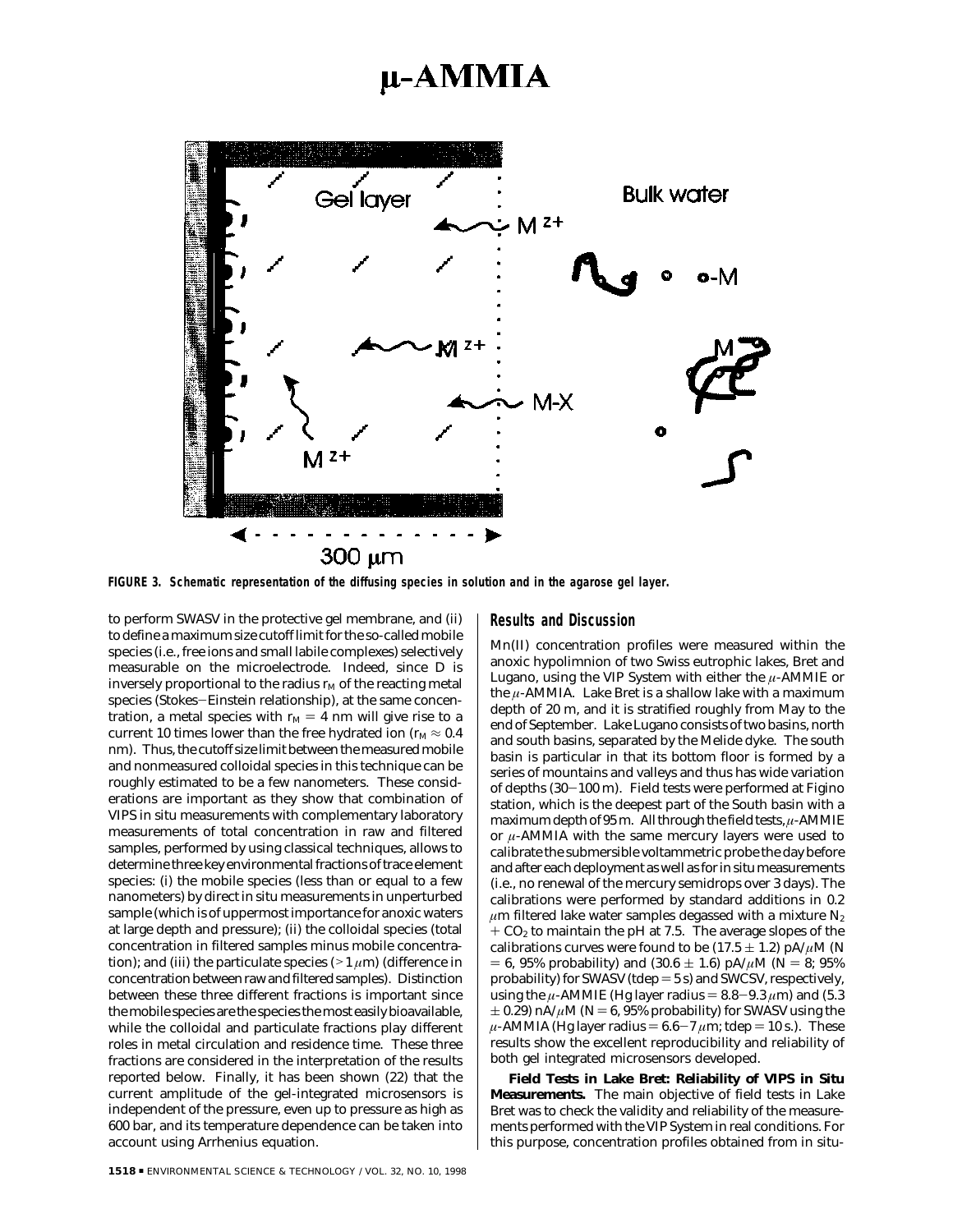

**FIGURE 4. Typical profiles of Mn in the anoxic hypolimnion of lake Bret, August 20, 1997. In situ measurements were corrected for temperature effect. On-field measurements were done at 20** °**C. Voltammetric measurements: microsensor arrays with and without protective agarose gel membrane; Hg radius**  $= 6.7$  **and 7**  $\mu$ **m for in situ and on-field measurements, respectively. SWASV conditions** used: precleaning  $E = -800$  mV; precleaning  $t = 30$  s; deposition  $E = -1600$  mV; deposition  $t = 10$  s; equilibration  $E = -1600$  mV; **equilibration**  $t = 0$ ; final  $E = -1300$  mV; pulse amplitude  $= 25$  mV; step amplitude  $= 1$  mV; frequency  $= 5$  Hz.

voltammetric measurements, after temperature effect correction, were compared with those obtained by on-field voltammetric measurements, performed at a constant temperature of 20 °C, using microsensor arrays with and without protective gel layer. The temperature effect correction was made by using eq 2 (*22*):

$$
\ln(i) = 29.68 - 7091 \frac{1}{T}
$$
 (2)

where *T* is in kelvin. It has to be noted that the temperature effect on Mn(II) voltammetric currents is important as an average temperature coefficient of  $(8.35 \pm 0.1)\%$ /°C, computed from the derivative of eq 2 dln( $\hat{j}/dT = 7091/T^2$ , is obtained in the temperature range  $4-20$  °C. For on-field measurements, a Tygon sampling tubing was fixed to the VIP System titanium protective cage at exactly the same level that the input of the pressure compensated flow-through cell and samples were pumped at each depth directly in a thermostated Plexiglas cell using a peristaltic pump. For comparison purpose, samples were also withdrawn to allow laboratory Mn measurements in raw, 0.2 *µ*m filtered and ultracentrifugated samples, acidified at pH 2 with HCl suprapur, using either atomic absorption spectroscopy (AAS) or inductively coupled plasma-atomic emission spectroscopy (ICP-AES).

Typical results obtained for Mn profiles in Lake Bret are shown in Figures 4 and 5. Excellent agreements are observed in particular between the following: (1) Mn(II) concentration profiles determined from in situ voltammetric measurements, after temperature effect correction, and on-field voltammetric measurements performed at constante temperature of 20 °C (Figure 4: full squares and triangles, respectively), (2) Mn(II)



**FIGURE 5. Typical profiles of Mn in the anoxic hypolimnion of lake Bret, August 20, 1996. Voltammetric measurements:** *µ***-AMMIE Hg** radius  $= 9.46 \mu$ m. SWASV conditions used as in Figure 4 excepted **deposition**  $t = 5$  s. SWCSV conditions used: precleaning  $E = -800$  $mV$ ; precleaning  $t = 30$  s; equilibration  $E = -1300$  mV; equilibration  $t = 5$  s; initial  $E = -1300$  mV; final  $E = -1600$  mV; pulse amplitude  $=$  25 mV; step amplitude  $=$  1 mV; frequency  $=$  5 Hz.

concentration profiles determined from in situ measurements, after temperature effect correction, using either SWASV or SWCSV techniques (Figure 5), (3) Mn(II) concentration profiles determined from in situ voltammetric measurements (mobile species with size of few nanometers) and ICP laboratory measurements of ultracentrifugated acidified samples (species  $\leq$  5 nm) (Figure 4, full and open squares, respectively).

These results demonstrate the reliability of the VIP System using gel-integrated microsensors for in situ monitoring. They also confirm that pressure has no effect on the current amplitude as well as the validity of the equation, determined in the laboratory, to take into account the temperature effect (*22*). In addition, interesting information regarding the nature of Mn in Lake Bret is also obtained by comparing voltammetric measurements with the results obtained for ICP and AAS laboratory measurements of the raw, 0.2 *µ*m filtered and/or ultracentrifuged acidified samples (Figures 4 and 5). Since voltammetry measures only the mobile Mn species with sizes of a few nanometers, whereas AAS and ICP techniques measure the total metal concentration in the different samples, the results obtained indicate that Mn in Lake Bret is present predominantly in the mobile form, i.e., most likely  $\bar{M}n^{2+}$  and possibly a small proportion of inorganic complexes, at this period of the year. The protective role of the agarose gel membrane was also assessed by comparing Mn(II) concentration profiles obtained using microsensor arrays with and without gel layer (Figure 4, full triangles and circles, respectively). It can be seen that systematically too low concentrations are obtained for the unprotected microsensor. Similar problems were already encountered previously when performing in situ Mn(II) measurements by anodic stripping voltammetry (ASV) using a prototype submersible voltammetric cell with a standard metrohm hanging mercury drop electrode (HMDE) (*15*). A detailed study showed that for both the HMDE and the Hg-plated Ir-based microelectrode the attenuation of voltammetric peak amplitude was correlated with the concentration of lake born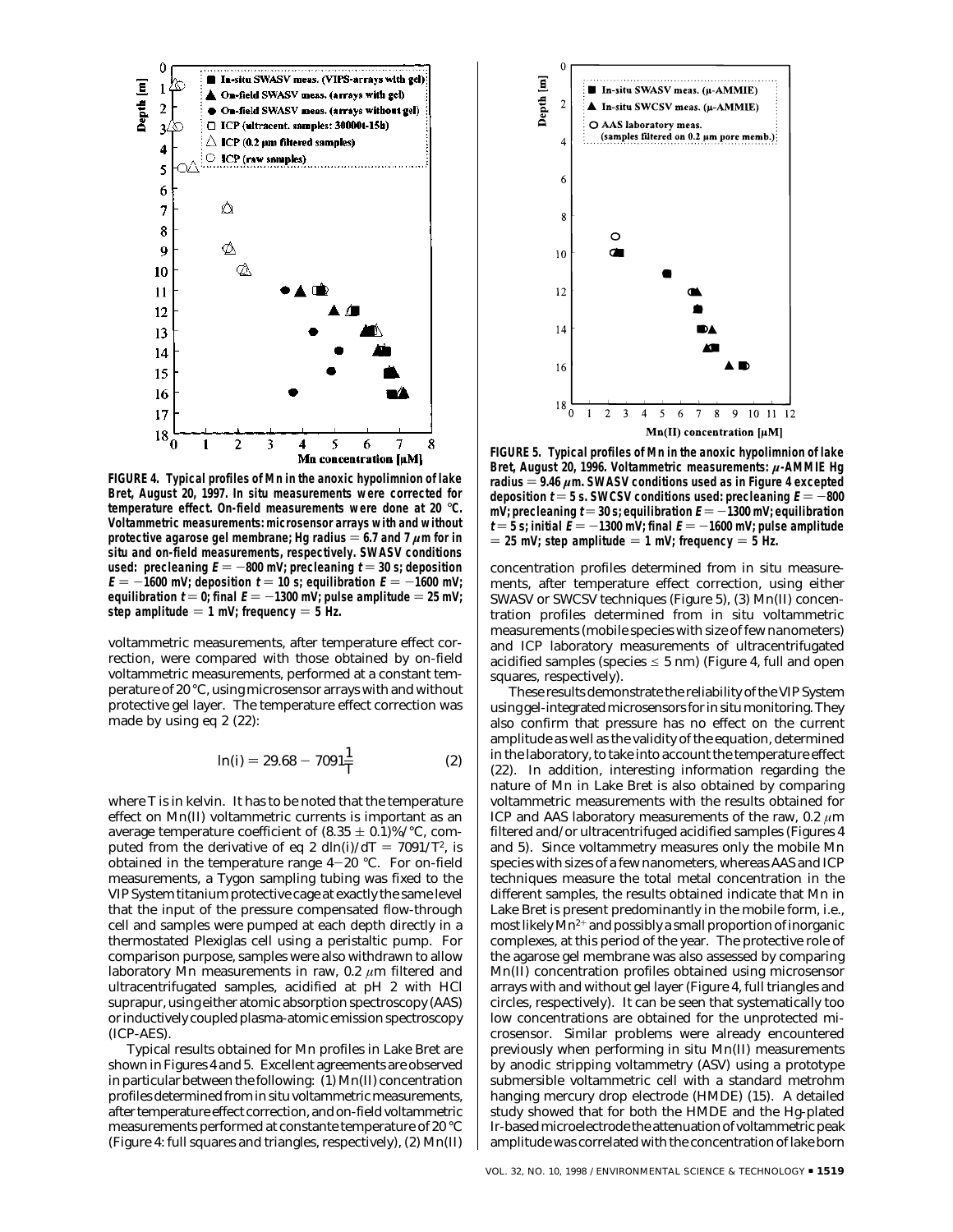

**FIGURE 6. Variations of Mn concentrations (∆Mn) observed between laboratory AAS measurements of 0.2** *µ***m filtered acidified lake Bret water samples and in situ voltammetric measurements, using a HMDE (open symbols) and a Hg-plated Ir-based microelectrode (full symbols), as a function of iron hydroxides particle concentration**  $[Fe]_p$ . ( $[Fe]_p = [Fe]_{tot}$  measured by AAS in raw acidified samples  $-$ [Fe(II)] measured by colorimetry [28]). Lake Brêt, August to September **1990.**

iron hydroxide particles (Figure 6) characterized elsewhere (*28*). This result strongly suggests that peak current attenuations observed for unprotected sensors are due to adsorption of these particles, well-known to have strong adsorbing capabilities, onto the Hg-plated microelectrode surface which then hinder the diffusion of Mn(II). These results thus clearly demonstrated the efficiency and necessity of the protective gel layer to eliminate fouling problems and to allow reliable, direct measurements in natural media. It must be emphasized that no other perturbation in voltammetric peaks except a lowering in the current intensity was observed. Thus, in the absence of protective gel, the difference observed between in situ voltammetry and classical techniques might be wrongly attributed to the presence of colloidal Mn species even though such species are not present in lake Bret as demonstrated before.

**Field Tests in Lake Lugano: Daily versus Random Measurements.** In Lake Lugano, replicate daily profiling of dissolved and colloidal Mn fractions was performed in situ using the VIP System and in the laboratory by colorimetric measurements in 0.45  $\mu$ m filtered samples, respectively. The results in south basin of Lake Lugano were quite different from those obtained in Lake Bret as shown in Figure 7. All Mn(II) profiles measured in situ with the VIP System were similar over the measured period while colorimetric measurements, performed in 0.45 *µ*m filtered samples, show large variations of concentration from 1 day to another. Over the same period, the depth position of temperature, pH, dissolved oxygen, and conductivity gradients changed drastically (see for example Figure 8a). Similar daily changes, influenced by weather conditions, have been already observed in north basin of Lake Lugano, and a model was proposed to describe the corresponding internal wave pattern (*27*). Significant variations in conductivity were also observed in the vicinity of the sediment (Figure 8b). The salient feature is that the variations in conductivity profiles close to the sediment are similar to those observed for Mn concentration profiles determined by colorimetry (Figures 7 and 8b). In addition, colorimetric values are always higher or equal to the values obtained by in situ voltammetric measurements, which only measure the mobile Mn(II) concentration, i.e., a parameter closely related to free  $\mathrm{Mn^{2+}}$ . These observations suggest that the difference in the Mn concentration measured in situ by the VIP System on one hand and by colorimetry in filtered  $0.45 \mu m$  samples on the other hand is due to colloidal Mn originated from resuspension of sediments by submarine currents. This is supported by the available data on the



**FIGURE 7. Profiles of Mn(II) in the anoxic hypolimnion of lake Lugano South basin. Figino station, November 12**-**15, 1996.***µ***-AMMIE** Hg radius  $= 8.74 \mu$ m for in situ measurements of November 12 and **13 (same mercury layer) and 8.78** *µ***m for in situ measurements of November 14. SWCSV conditions used as in Figure 4.**



**FIGURE 8. Profiles of conductivity in (a) the whole water column and (b) at the bottom of lake Lugano South basin. Figino station, November 12**-**15, 1996, max depth 93 m.**

characteristics of the Figino site sediment. Indeed, conductivity and Mn concentration of sediment pore water increase from 350 to 560 *µ*S/cm and from 400 to 500 *µ*M (*29*) from top sediment down to 20 cm and deeper, respectively.